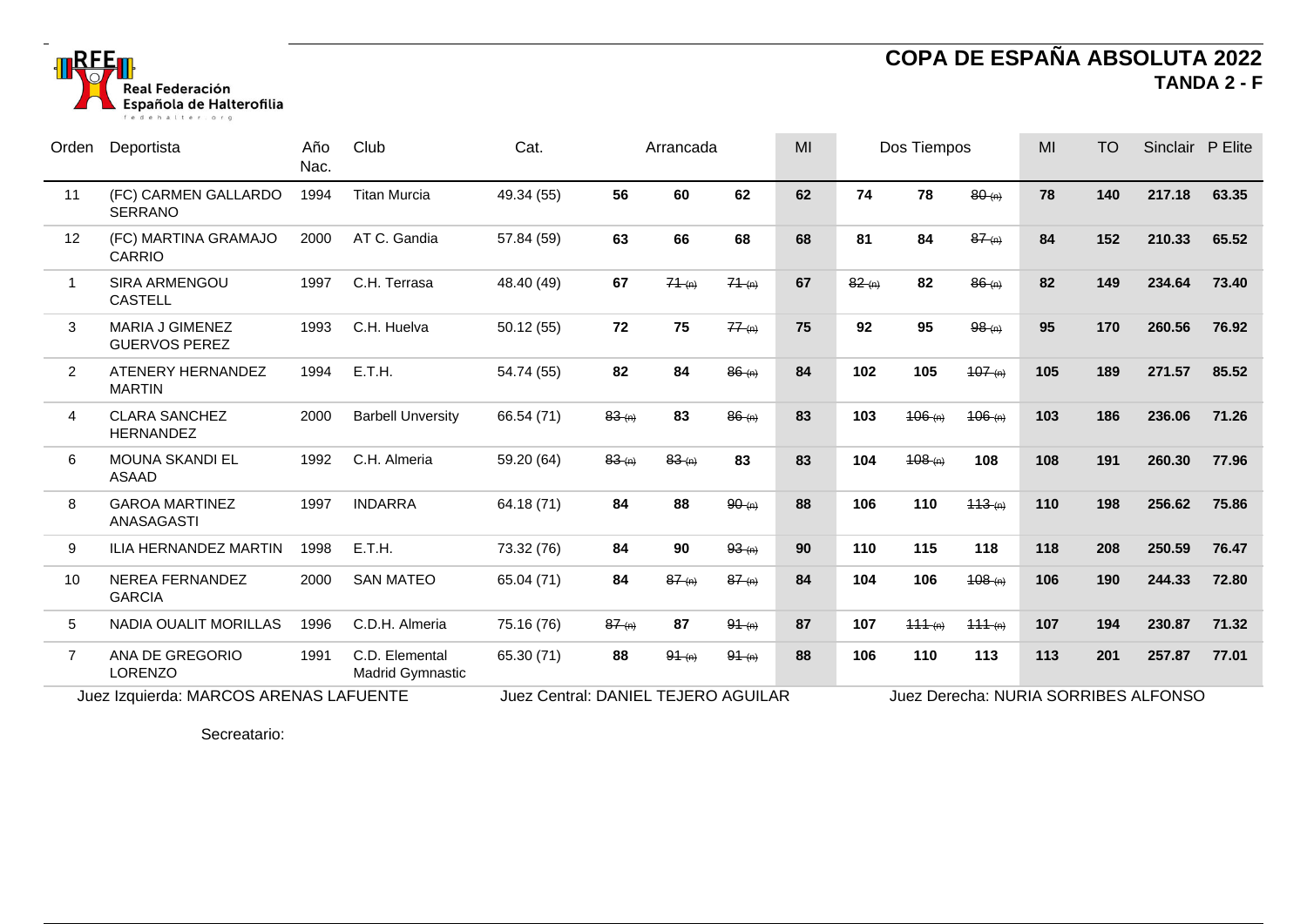



## **Clasificacion sinclair femenino - senior**

| Pos | Deportista                       | Club             | Peso Corp. | Arrancada | Dos Tiempos | T.O.   | Sinclair      |
|-----|----------------------------------|------------------|------------|-----------|-------------|--------|---------------|
|     | ATENERY HERNANDEZ MARTIN         | <b>ETH</b>       | 54.74 kg   | 84 Kg     | 105 Kg      | 189 kg | 271.57 puntos |
|     | MARIA J GIMENEZ GUERVOS PEREZ    | <b>HUELVA</b>    | 50.12 kg   | 75 Kg     | 95 Kg       | 170 kg | 260.56 puntos |
| 3   | MOUNA SKANDI EL ASAAD            | Almeria          | 59.20 kg   | 83 Kg     | 108 Kg      | 191 kg | 260.30 puntos |
| 4   | ANA DE GREGORIO LORENZO          | Gymnastic        | 65.30 kg   | 88 Kg     | 113 Kg      | 201 kg | 257.87 puntos |
| 5   | <b>GAROA MARTINEZ ANASAGASTI</b> | <b>INDARRA</b>   | 64.18 kg   | 88 Kg     | 110 Kg      | 198 kg | 256.62 puntos |
| 6   | <b>ILIA HERNANDEZ MARTIN</b>     | <b>ETH</b>       | 73.32 kg   | 90 Kg     | 118 Kg      | 208 kg | 250.59 puntos |
|     | NEREA FERNANDEZ GARCIA           | <b>SAN MATEO</b> | 65.04 kg   | 84 Kg     | 106 Kg      | 190 kg | 244.33 puntos |
| 8   | <b>CLARA SANCHEZ HERNANDEZ</b>   | <b>BARBEL</b>    | 66.54 kg   | 83 Kg     | 103 Kg      | 186 kg | 236.06 puntos |
| 9   | SIRA ARMENGOU CASTELL            | <b>TERRASA</b>   | 48.40 kg   | 67 Kg     | 82 Kg       | 149 kg | 234.64 puntos |
| 10  | NADIA OUALIT MORILLAS            | <b>HUERCAL</b>   | 75.16 kg   | 87 Kg     | 107 Kg      | 194 kg | 230.87 puntos |
| FC. | CARMEN GALLARDO SERRANO          | <b>GANDIA</b>    | 49.34 kg   | 62 Kg     | 78 Kg       | 140 kg | 217.18 puntos |
| FC. | MARTINA GRAMAJO CARRIO           | <b>GANDIA</b>    | 57.84 kg   | 68 Kg     | 84 Kg       | 152 kg | 210.33 puntos |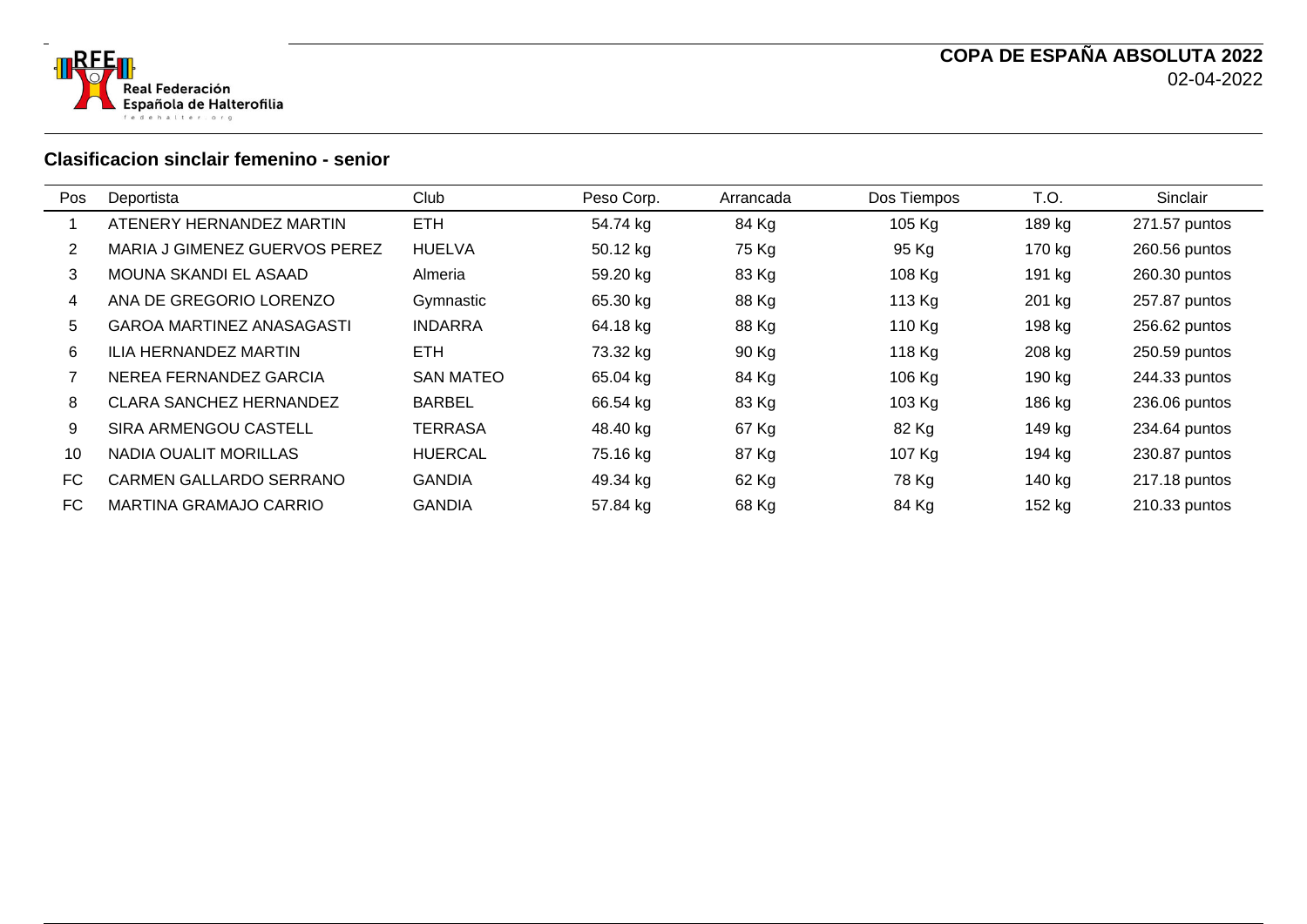

## **COPA DE ESPAÑA ABSOLUTA 2022 TANDA 1 - M**

| Orden          | Deportista                                   | Año<br>Nac. | Club                                      | Cat.          | Arrancada                            |        | MI          | Dos Tiempos |        | MI                                  | <b>TO</b>    | Sinclair P Elite |     |        |       |
|----------------|----------------------------------------------|-------------|-------------------------------------------|---------------|--------------------------------------|--------|-------------|-------------|--------|-------------------------------------|--------------|------------------|-----|--------|-------|
| 11             | (FC) MICHAEL STEVEN<br><b>OTERO MARTÍNEZ</b> | 1990        | AT C Gandia                               | 56.58 (61)    | 94                                   | 98(n)  | 100         | 100         | 123    | 127                                 | 130          | 130              | 230 | 349.52 | 73.72 |
| -1             | <b>JOSUE BRACHI GARCIA</b>                   | 1992        | C.D. San Pablo                            | 56.54 (61)    | 110                                  | 114    | 116(n)      | 114         | 135    | 138(n)                              | 138          | 138              | 252 | 383.16 | 80.77 |
| 2              | <b>KILIAN GALLART</b><br><b>LECHON</b>       | 2004        | C H Molins Rei                            | 71.82 (73)    | 116                                  | 120    | 123         | 123         | 149    | 153                                 | 455(n)       | 153              | 276 | 358.21 | 79.31 |
| 12             | (FC) JOSEP GILABERT<br><b>ROSELLO</b>        | 2000        | Alzira                                    | 82.42 (89)    | 127                                  | 132(m) | 132(n)      | 127         | 145    | 150                                 | 155          | 155              | 282 | 339.84 | 72.87 |
| $\overline{4}$ | <b>TOMAS SANCHIS</b><br><b>SERRANO</b>       | 1998        | AT C. Gandia                              | 82.90 (89)    | 128                                  | 132(m) | 132         | 132         | 165    | 170                                 | 473(n)       | 170              | 302 | 362.91 | 78.04 |
| 3              | <b>ACORAN HERNANDEZ</b><br><b>MENDOZA</b>    | 1990        | E.T.H.                                    | 69.52 (73)    | 130                                  | 135(m) | 137         | 137         | 155    | 160                                 | 163          | 163              | 300 | 396.96 | 86.21 |
| 5              | <b>ISMAEL JAMALI</b><br><b>BOULAAYOUN</b>    | 2003        | <b>OLIMPO FENIX</b>                       | 74.58 (81)    | 130                                  | 135    | 141(n)      | 135         | 160    | 165(n)                              | 165(n)       | 160              | 295 | 374.71 | 80.16 |
| 6              | <b>SERGIO FERNANDEZ</b><br><b>VELASCO</b>    | 2003        | C.H. SOL Y LUZ                            | 85.82 (89)    | 135                                  | 140(n) | 144         | 144         | 165    | 174(n)                              | 177(n)       | 165              | 309 | 365.22 | 79.84 |
| 9              | <b>JAVIER GONZALEZ</b><br><b>AYUSO</b>       | 1993        | C.D. Elemental<br><b>Madrid Gymnastic</b> | 81.90 (89)    | 137                                  | 140    | 142(n)      | 140         | 165    | 170                                 | 174(n)       | 170              | 310 | 374.76 | 80.10 |
| 8              | <b>MARTÍN LISTE VIAÑO</b>                    | 1996        | Club Halterofilia A<br>Coruña             | 90.96 (96)    | 140                                  | 145    | 150         | 150         | 175(n) | 175                                 | 180(n)       | 175              | 325 | 374.24 | 81.05 |
| $\overline{7}$ | ANDRES E MATA PEREZ                          | 1992        | E.T.H.                                    | 81.72 (89)    | 147                                  | 153    | 156         | 156         | 180    | 186                                 | 190          | 190              | 346 | 418.74 | 89.41 |
| 10             | <b>MARCOS RUIZ VELASCO</b>                   | 1996        | C H Molins Rei                            | 100.46 (102)  | 165(n)                               | 165    | 170         | 170         | 200    | 210                                 | $\theta$ (n) | 210              | 380 | 420.66 | 92.23 |
| 13             | (FC) LUIS MANUEL<br>LAURET RODDRIGUEZ        | 1997        | CH Aranjuez                               | 113.18 (+109) | 175                                  | 183    | $186 - (n)$ | 183         | 210(n) | 211                                 | 220(n)       | 211              | 394 | 419.56 | 86.98 |
|                | Juez Izquierda: LYNETTE MURAD                |             |                                           |               | Juez Central: ANTONIO CLIMENT FERRER |        |             |             |        | Juez Derecha: DANIEL TEJERO AGUILAR |              |                  |     |        |       |

Secreatario: